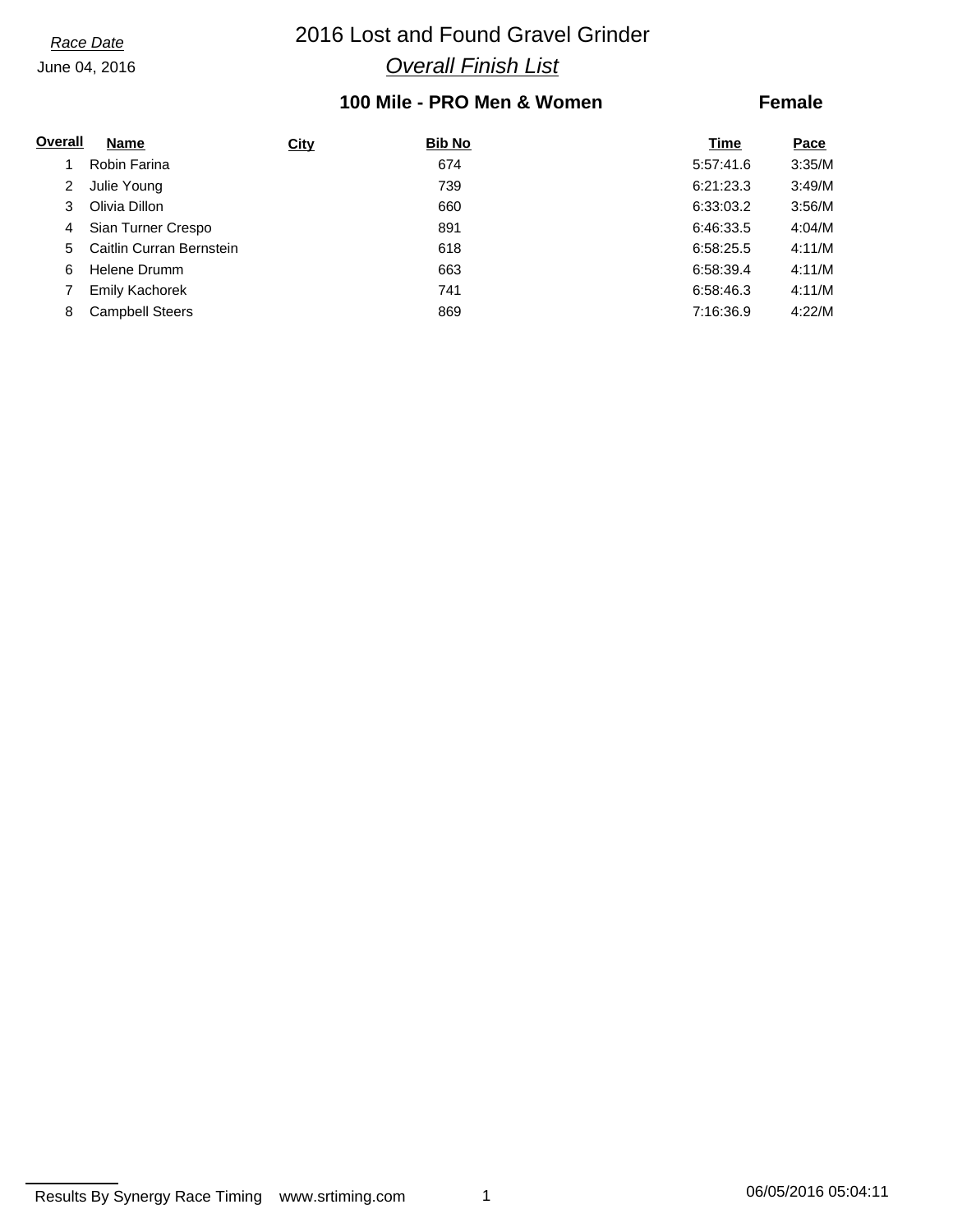# *Race Date* 2016 Lost and Found Gravel Grinder *Overall Finish List*

## **100 Mile - PRO Men & Women**

| <b>Overall</b> | <b>Name</b>              | City | <b>Bib No</b> | <b>Time</b> | Pace   |
|----------------|--------------------------|------|---------------|-------------|--------|
| 1              | Carl Decker              |      | 654           | 5:21:18.9   | 3:13/M |
| $\overline{c}$ | <b>Tobin Ortenblad</b>   |      | 813           | 5:33:35.6   | 3:20/M |
| 3              | justin thomas            |      | 945           | 5:34:00.3   | 3:20/M |
| 4              | <b>Matt Lieto</b>        |      | 765           | 5:34:59.7   | 3:21/M |
| 5              | Lance Haidet             |      | 738           | 5:35:00.4   | 3:21/M |
| 6              | Rob Evans                |      | 673           | 5:38:32.2   | 3:23/M |
| 7              | Nate English             |      | 671           | 5:53:11.3   | 3:32/M |
| 8              | <b>Barry Wicks</b>       |      | 909           | 5:56:26.1   | 3:34/M |
| 9              | Scott Hooper             |      | 713           | 6:03:11.1   | 3:38/M |
| 10             | <b>Matthew Fox</b>       |      | 685           | 6:03:42.6   | 3:38/M |
| 11             | Cody Kaiser              |      | 742           | 6:05:25.9   | 3:39/M |
| 12             | Vinny Owens              |      | 814           | 6:10:45.2   | 3:43/M |
| 13             | Lucas Strain             |      | 831           | 6:12:12.0   | 3:47/M |
| 14             | Zach Heath               |      | 932           | 6:21:39.3   | 3:49/M |
| 15             | John Behrens             |      | 613           | 6:25:59.2   | 3:52/M |
| 16             | Kurt Stockton            |      | 871           | 6:25:59.3   | 3:52/M |
| 17             | Dain Zaffke              |      | 603           | 6:26:58.7   | 3:52/M |
| 18             | Gareth Feldstein         |      | 676           | 6:28:08.2   | 3:53/M |
| 19             | AJ Snovel                |      | 933           | 6:33:02.9   | 3:56/M |
| 20             | Aren Timmel              |      | 885           | 6:43:45.2   | 4:02/M |
| 21             | Benjamin Gomez Villafone |      | 929           | 6:45:05.9   | 4:03/M |
| 22             | michael larson           |      | 756           | 6:46:31.6   | 4:04/M |
| 23             | <b>Rich Staley</b>       |      | 865           | 6:46:36.0   | 4:04/M |
| 24             | William Youngman         |      | 757           | 6:49:14.9   | 4:06/M |
| 25             | Jared Franzoia           |      | 866           | 6:54:25.3   | 4:09/M |
| 26             | Scott Chapin             |      | 641           | 7:01:49.9   | 4:13/M |
| 27             | jake orness              |      | 812           | 7:06:06.8   | 4:16/M |
| 28             | <b>Mitchell Trux</b>     |      | 890           | 7:14:18.7   | 4:21/M |
| 29             | Sandor Lengyel           |      | 763           | 7:23:05.0   | 4:26/M |
| 30             | Dean Poshard             |      | 825           | 7:31:46.8   | 4:31/M |
| 31             | Jordan Kestler           |      | 748           | 7:35:58.5   | 4:34/M |
| 32             | nicholas haig-arack      |      | 701           | 7:52:35.2   | 4:44/M |
| 33             | Peter Knudsen            |      | 749           | 8:08:34.5   | 4:53/M |
| 34             | Nicholas Terzakis        |      | 883           | 8:08:34.7   | 4:53/M |
| 35             | Zachary Cunningham       |      | 651           | 8:08:34.8   | 4:53/M |
| 36             | <b>Christopher Namba</b> |      | 804           | 8:08:37.3   | 4:53/M |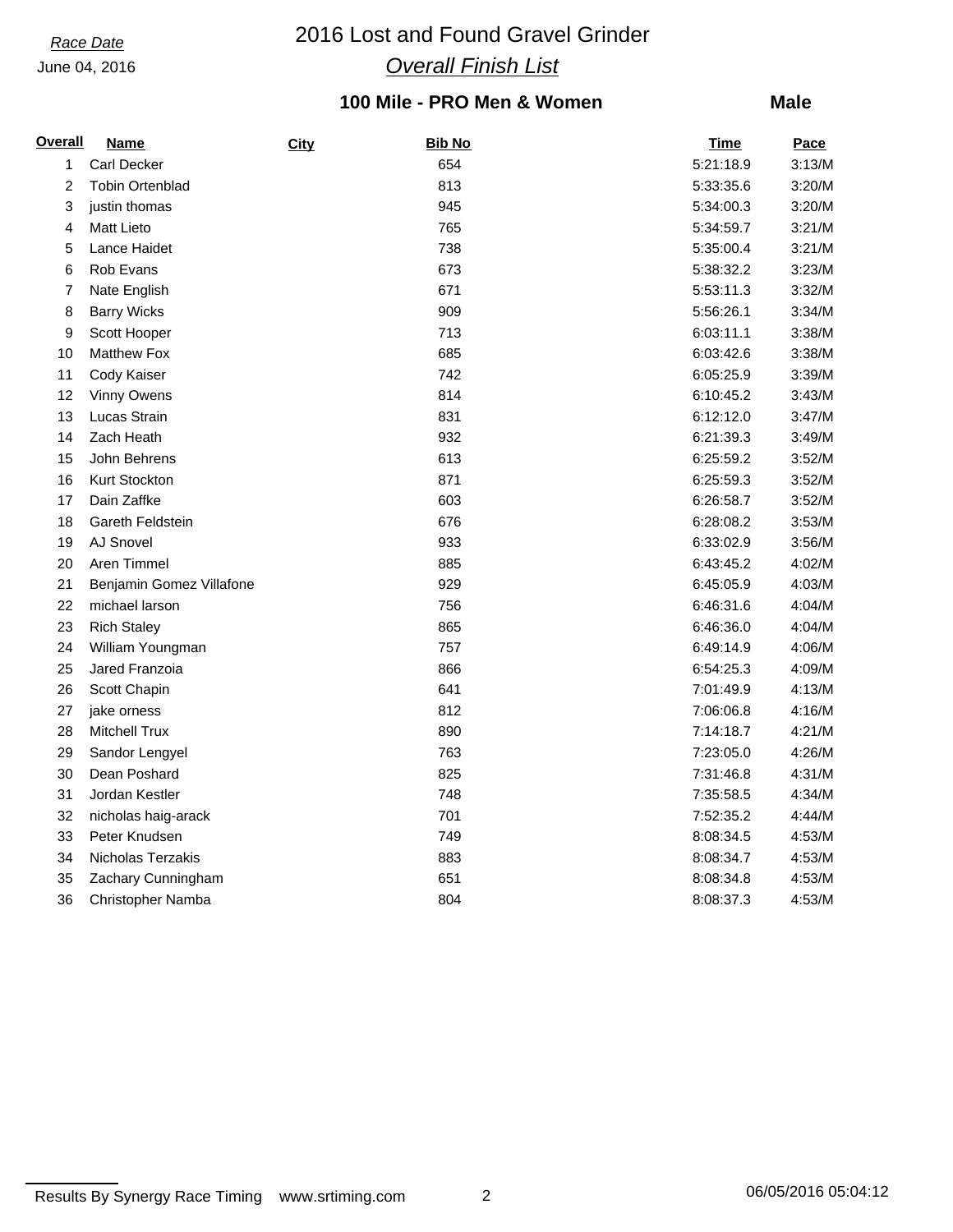# *Race Date* 2016 Lost and Found Gravel Grinder *Overall Finish List*

## **100 Mile - Single Speed**

### **Male**

| Overall | Name                 | <b>City</b> | <b>Bib No</b> | Time      | Pace   |
|---------|----------------------|-------------|---------------|-----------|--------|
|         | Corey Hansen         |             | 948           | 6:08:54.7 | 3:45/M |
| 2       | Brendan Lehman       |             | 761           | 6:21:35.1 | 3:49/M |
| 3       | clint claassen       |             | 942           | 6:42:44.0 | 4:02/M |
| 4       | Dylan McReynolds     |             | 790           | 7:05:07.7 | 4:15/M |
| 5.      | <b>Mark Fellows</b>  |             | 678           | 7:08:47.4 | 4:17/M |
| 6       | <b>Justin Hintz</b>  |             | 708           | 7:22:28.3 | 4:29/M |
|         | max leonov           |             | 937           | 7:24:12.6 | 4:30/M |
| 8       | Eric Nelson          |             | 805           | 7:25:17.7 | 4:30/M |
| 9       | <b>Clint Holtzen</b> |             | 712           | 8:54:47.6 | 5:24/M |

Results By Synergy Race Timing www.srtiming.com 3 3 3 06/05/2016 05:04:12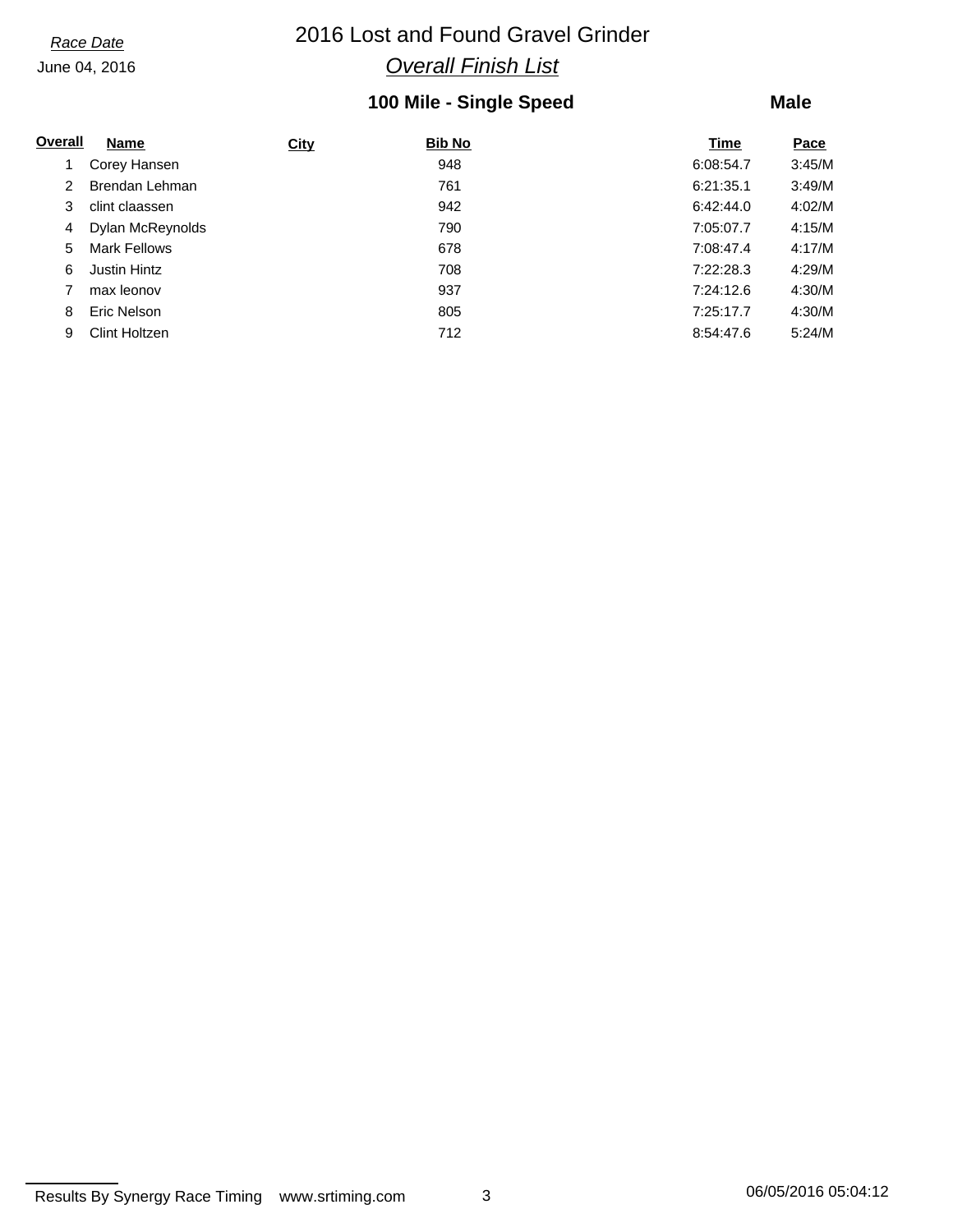# *Race Date* 2016 Lost and Found Gravel Grinder *Overall Finish List*

# **100 Mile Expert Men 30 & Under**

| <b>Overall</b> | <b>Name</b>           | <b>City</b>    | Bib No | <b>Time</b> | Pace   |
|----------------|-----------------------|----------------|--------|-------------|--------|
| 1              | David Pescetti        |                | 953    | 6:20:25.0   | 3:48/M |
| 2              | <b>Bala Seward</b>    |                | 852    | 6:40:33.5   | 4:01/M |
| 3              | Andrea Kopp           |                | 751    | 6:40:45.5   | 4:01/M |
| 4              | <b>Matt Miller</b>    | Yorba Linda CA | 794    | 7:00:32.8   | 4:13/M |
| 5              | Syd Newsom            |                | 806    | 7:08:25.7   | 4:17/M |
| 6              | <b>STEVEN LEMOS</b>   |                | 762    | 7:08:46.9   | 4:18/M |
| 7              | Jake Stangel          |                | 688    | 7:12:25.0   | 4:20/M |
| 8              | Elliot Wilkinson-Ray  |                | 911    | 7:18:33.6   | 4:23/M |
| 9              | Chris Seymour         |                | 853    | 7:22:50.2   | 4:26/M |
| 10             | Jerry McNamara        |                | 949    | 7:29:44.8   | 4:30/M |
| 11             | Alexander Szela       |                | 879    | 7:44:53.3   | 4:39/M |
| 12             | <b>William Scheel</b> |                | 848    | 7:47:31.2   | 4:41/M |
| 13             | <b>Grant Lacey</b>    |                | 754    | 7:54:41.9   | 4:45/M |
| 14             | <b>WINSTON LAZAR</b>  |                | 758    | 7:56:03.3   | 4:46/M |
| 15             | Kyle Taylor           |                | 880    | 7:57:34.0   | 4:47/M |
| 16             | nich barresi          |                | 611    | 7:59:47.9   | 4:48/M |
| 17             | <b>Erik Parry</b>     |                | 817    | 8:10:52.3   | 4:55/M |
| 18             | <b>Robert Harris</b>  |                | 702    | 8:27:02.3   | 5:05/M |
| 19             | Alan Sanders          |                | 843    | 8:30:16.8   | 5:07/M |
| 20             | <b>Spencer Holmes</b> |                | 711    | 8:44:08.5   | 5:14/M |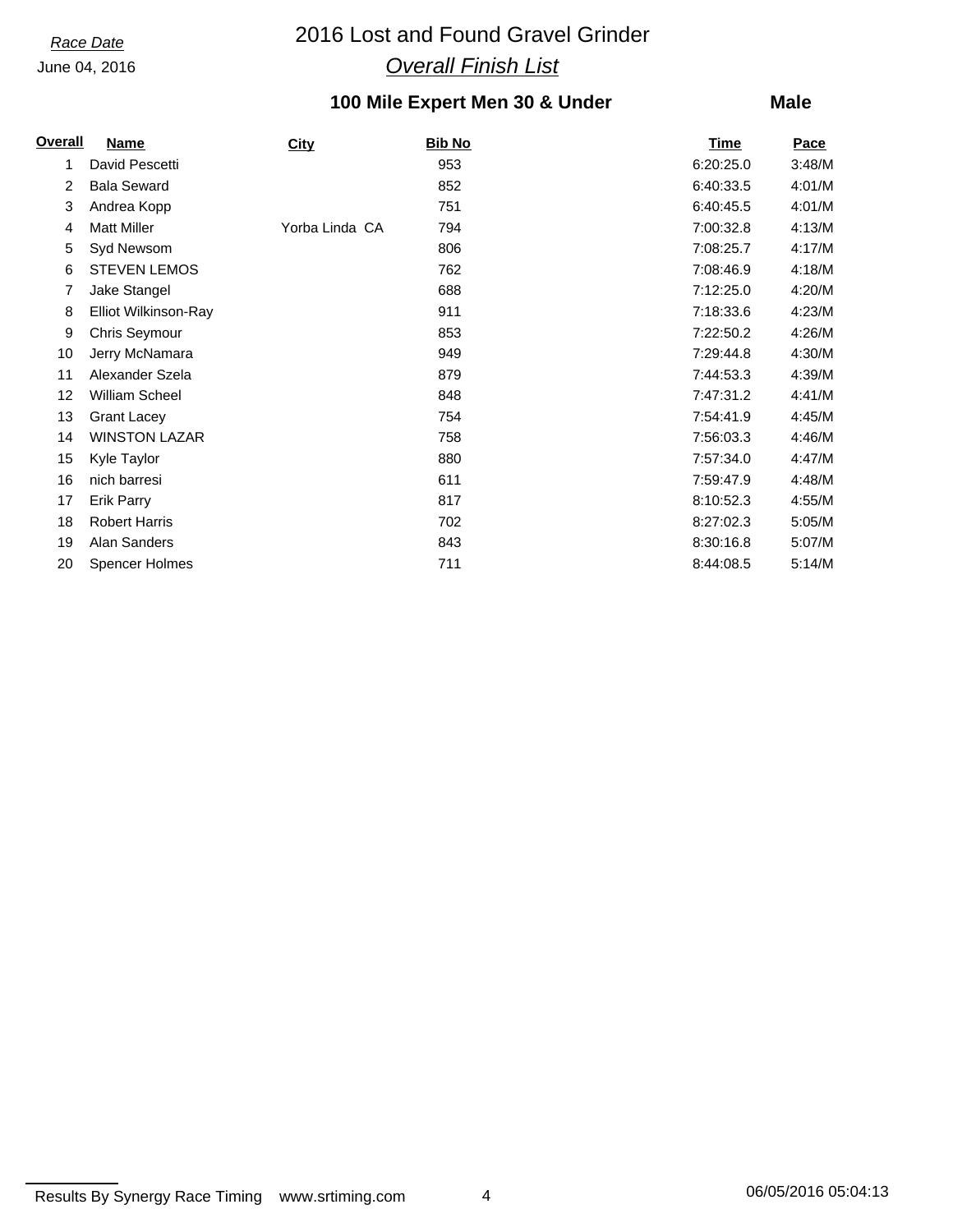# *Race Date* 2016 Lost and Found Gravel Grinder *Overall Finish List*

# **100 MIle Expert Men 31-40**

| <b>Overall</b> | <b>Name</b>               | City         | <b>Bib No</b> | <b>Time</b> | <b>Pace</b> |
|----------------|---------------------------|--------------|---------------|-------------|-------------|
| 1              | Jim Barkow                |              | 610           | 5:51:35.1   | 3:31/M      |
| 2              | Matt Young                | San Diego CA | 921           | 6:06:04.9   | 3:40/M      |
| 3              | Kurt Gensheimer           |              | 736           | 6:16:25.5   | 3:46/M      |
| 4              | Zach Violett              |              | 896           | 6:29:00.3   | 3:53/M      |
| 5              | justin Paulson            |              | 819           | 6:44:38.0   | 4:03/M      |
| 6              | Anderson Shepard          |              | 854           | 6:47:00.7   | 4:05/M      |
| 7              | <b>Ben Tomsky</b>         |              | 887           | 6:51:37.4   | 4:07/M      |
| 8              | <b>Brett Marty</b>        |              | 776           | 6:53:21.9   | 4:08/M      |
| 9              | Adam Koch                 |              | 750           | 6:54:21.8   | 4:09/M      |
| 10             | Chris Strahorn            |              | 872           | 6:57:04.6   | 4:11/M      |
| 11             | Gabriel Byrne             |              | 636           | 6:57:11.4   | 4:11/M      |
| 12             | aaron yevuta              |              | 927           | 6:57:40.2   | 4:11/M      |
| 13             | nick koops                |              | 940           | 7:00:40.0   | 4:13/M      |
| 14             | Nick Masiewicki           |              | 777           | 7:02:23.1   | 4:14/M      |
| 15             | Michael bayer             |              | 939           | 7:06:37.7   | 4:16/M      |
| 16             | Adrian Lobito             |              | 766           | 7:10:55.2   | 4:19/M      |
| 17             | Ryan Fell                 |              | 677           | 7:15:59.5   | 4:22/M      |
| 18             | <b>Phillip Violett</b>    |              | 895           | 7:21:49.8   | 4:25/M      |
| 19             | Levi McIsaac              |              | 787           | 7:23:26.2   | 4:26/M      |
| 20             | Nicholaus Slone           |              | 858           | 7:29:47.1   | 4:30/M      |
| 21             | christopher j atkinson    |              | 734           | 7:31:49.2   | 4:32/M      |
| 22             | Cory Caldwell             |              | 735           | 7:37:29.8   | 4:35/M      |
| 23             | Jason Erickson            |              | 672           | 7:40:28.3   | 4:37/M      |
| 24             | Craig Weaver              |              | 901           | 7:42:21.3   | 4:38/M      |
| 25             | Elias Crouch              |              | 650           | 7:51:33.7   | 4:44/M      |
| 26             | <b>Brian McCue</b>        |              | 784           | 7:51:34.9   | 4:44/M      |
| 27             | Daniel Pastrana           |              | 818           | 8:06:06.3   | 4:52/M      |
| 28             | nick rosser               |              | 946           | 8:23:29.2   | 5:03/M      |
| 29             | <b>Timothy Owen</b>       |              | 955           | 8:26:58.9   | 5:04/M      |
| 30             | Nick Savaeda              |              | 950           | 8:35:13.3   | 5:09/M      |
| 31             | <b>Christopher Rhodes</b> |              | 832           | 8:38:22.1   | 5:11/M      |
| 32             | Lyle Lenkeit              |              | 764           | 8:39:15.0   | 5:12/M      |
| 33             | chris Noesser             |              | 807           | 8:43:38.3   | 5:15/M      |
| 34             | <b>Matthew Triska</b>     |              | 889           | 8:45:19.5   | 5:16/M      |
| 35             | Torry feldhaus            |              | 675           | 8:45:34.6   | 5:16/M      |
| 36             | Ryan Floden               |              | 682           | 8:46:38.4   | 5:17/M      |
| 37             | <b>Brent Obinger</b>      |              | 809           | 8:49:21.5   | 5:18/M      |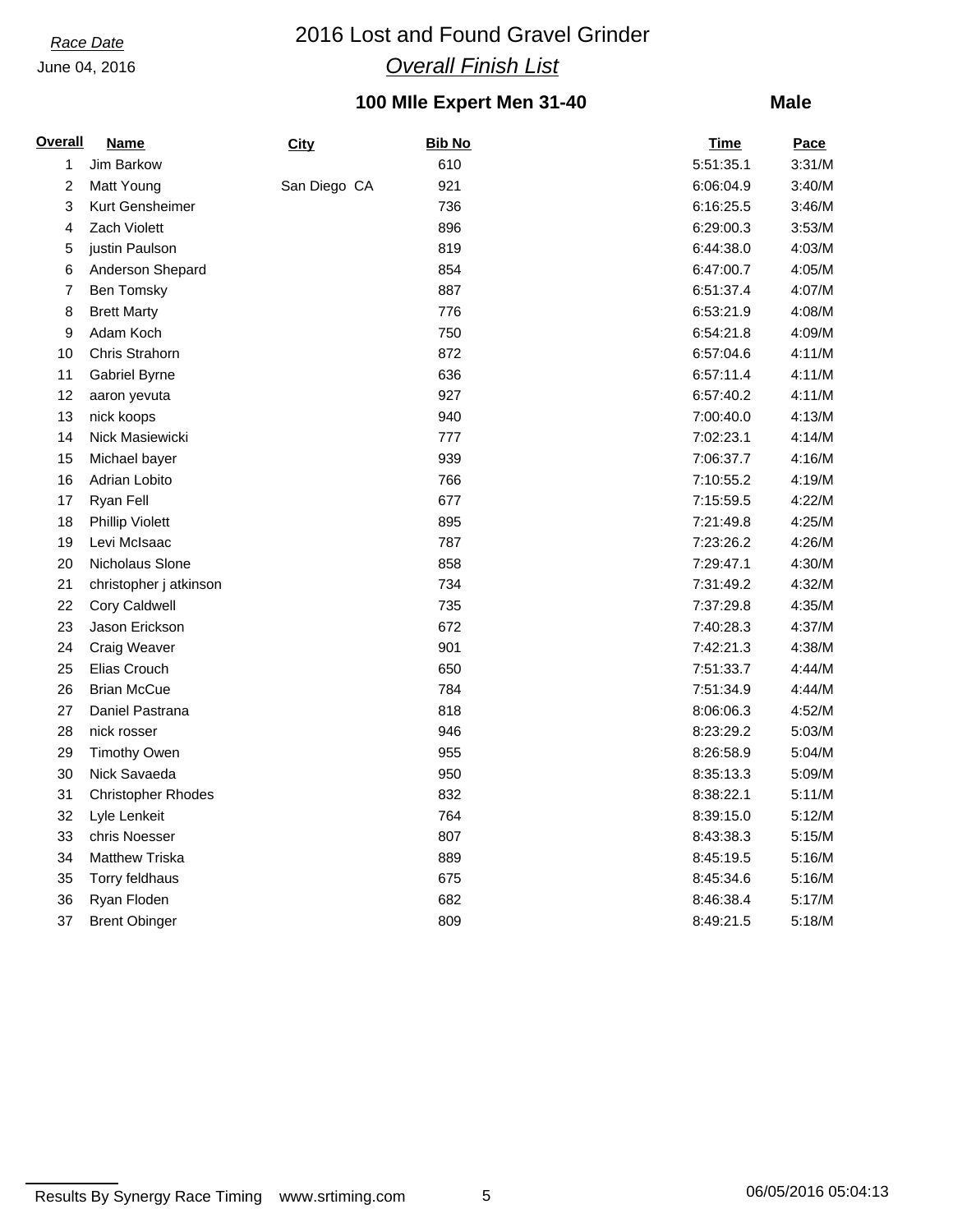# *Race Date* 2016 Lost and Found Gravel Grinder *Overall Finish List*

# **100 Mile Expert Men 41-50**

| <b>Overall</b> | <b>Name</b>               | <b>City</b>     | <b>Bib No</b> | <b>Time</b> | <b>Pace</b> |
|----------------|---------------------------|-----------------|---------------|-------------|-------------|
| 1              | Joel Brazil               |                 | 627           | 5:49:20.5   | 3:30/M      |
| 2              | Justin Robinson           | Denver CA       | 836           | 5:58:45.0   | 3:35/M      |
| 3              | Sean Haidet               |                 | 700           | 5:58:58.6   | 3:35/M      |
| 4              | Scott Robinson            |                 | 837           | 5:59:27.9   | 3:36/M      |
| 5              | Alex Work                 |                 | 918           | 6:03:51.3   | 3:38/M      |
| 6              | Aaron Long                |                 | 768           | 6:10:01.9   | 3:42/M      |
| 7              | <b>Tim Matthews</b>       |                 | 781           | 6:17:47.5   | 3:52/M      |
| 8              | <b>Rich Thurman</b>       |                 | 884           | 6:20:53.5   | 3:49/M      |
| 9              | Jonz Norine               |                 | 808           | 6:23:21.8   | 3:50/M      |
| 10             | Ilya Cantor               |                 | 638           | 6:25:29.1   | 3:52/M      |
| 11             | <b>Robert Uetrecht</b>    |                 | 892           | 6:26:26.5   | 3:52/M      |
| 12             | Derek Johnson             |                 | 729           | 6:27:45.0   | 3:53/M      |
| 13             | Dan McNally               |                 | 714           | 6:30:17.4   | 3:54/M      |
| 14             | <b>Brock Dickie</b>       |                 | 659           | 6:32:01.1   | 3:55/M      |
| 15             | <b>Edward Micek</b>       |                 | 792           | 6:34:41.1   | 3:57/M      |
| 16             | Patrick Myall             |                 | 803           | 6:36:20.3   | 3:58/M      |
| 17             | tom higgins               |                 | 706           | 6:37:21.8   | 3:59/M      |
| 18             | <b>Brian Gross</b>        | Hillsborough CA | 934           | 6:39:58.1   | 4:00/M      |
| 19             | <b>Stacey Sell</b>        |                 | 851           | 6:40:03.2   | 4:00/M      |
| 20             | chuck ross                |                 | 840           | 6:45:17.4   | 4:04/M      |
| 21             | Justin Bucktrout          |                 | 632           | 6:50:51.8   | 4:07/M      |
| 22             | <b>Charles Panaccione</b> |                 | 816           | 6:51:20.0   | 4:07/M      |
| 23             | <b>Rich Hufford</b>       |                 | 717           | 6:51:44.0   | 4:07/M      |
| 24             | Evan Adams                |                 | 602           | 6:55:06.4   | 4:09/M      |
| 25             | John Koslosky             |                 | 752           | 6:55:42.6   | 4:10/M      |
| 26             | robert keith              |                 | 744           | 6:57:56.2   | 4:11/M      |
| 27             | mark anolik               |                 | 604           | 7:00:58.2   | 4:13/M      |
| 28             | Graham Hymus              |                 | 722           | 7:01:28.5   | 4:13/M      |
| 29             | Alex Ter-Vrugt            |                 | 882           | 7:03:55.3   | 4:15/M      |
| 30             | Kevin Moynihan            |                 | 800           | 7:04:36.9   | 4:15/M      |
| 31             | charles ehm               |                 | 669           | 7:05:00.2   | 4:15/M      |
| 32             | Cesar Chavez              |                 | 642           | 7:06:25.0   | 4:16/M      |
| 33             | bill mccann               |                 | 783           | 7:09:54.5   | 4:18/M      |
| 34             | <b>Troy DeLong</b>        |                 | 655           | 7:11:22.8   | 4:19/M      |
| 35             | <b>Brian Finley</b>       |                 | 679           | 7:12:48.1   | 4:20/M      |
| 36             | Mark Dawson               |                 | 653           | 7:15:23.3   | 4:21/M      |
| 37             | Rico Mundy                |                 | 801           | 7:16:48.2   | 4:23/M      |
| 38             | David McAteer             |                 | 782           | 7:17:34.7   | 4:23/M      |
| 39             | Jeremiah Johnson          |                 | 727           | 7:18:56.4   | 4:24/M      |
| 40             | Todd Ingersman            |                 | 930           | 7:19:08.1   | 4:24/M      |
| 41             | <b>Matt Marks</b>         |                 | 772           | 7:20:06.1   | 4:24/M      |
| 42             | Lynden McLaughlan         |                 | 788           | 7:21:25.7   | 4:25/M      |
| 43             | <b>Todd Harris</b>        |                 | 703           | 7:28:04.4   | 4:29/M      |
| 44             | Tim Cannard               |                 | 637           | 7:29:59.0   | 4:30/M      |
| 45             | Steffan Long              |                 | 769           | 7:31:25.0   | 4:31/M      |
| 46             | Andre Guimaraes           |                 | 697           | 7:34:21.2   | 4:33/M      |
| 47             | stephen husted            |                 | 721           | 7:37:28.9   | 4:35/M      |
|                |                           |                 |               |             |             |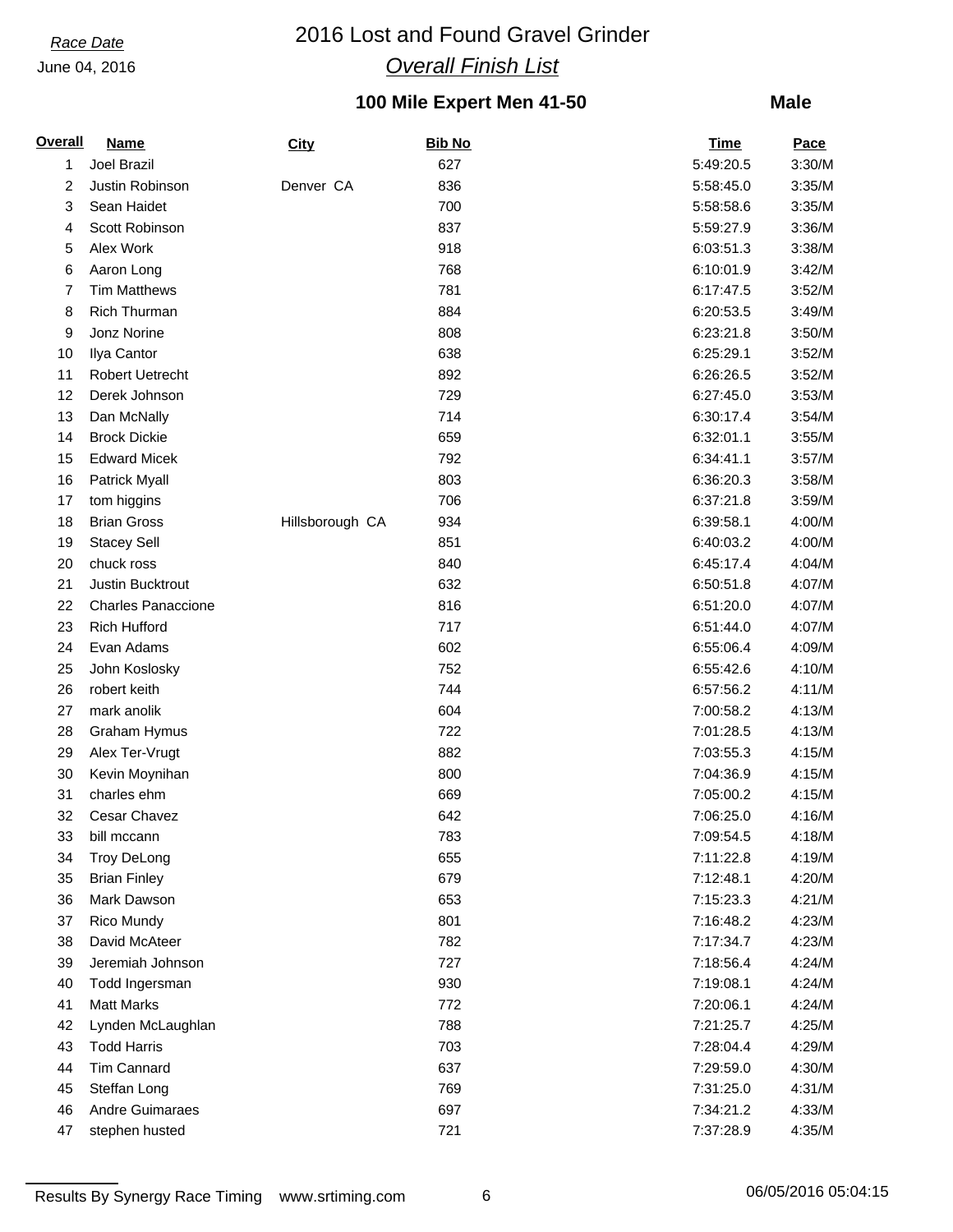# *Race Date* 2016 Lost and Found Gravel Grinder *Overall Finish List*

# **100 Mile Expert Men 41-50**

| <b>Overall</b> | <b>Name</b>           | <b>City</b> | <b>Bib No</b> | <b>Time</b> | Pace   |
|----------------|-----------------------|-------------|---------------|-------------|--------|
| 48             | ken skogerson         |             | 856           | 7:40:56.6   | 4:37/M |
| 49             | Sean Frey             |             | 689           | 7:41:53.1   | 4:37/M |
| 50             | <b>Charles Wilson</b> |             | 914           | 7:41:56.6   | 4:38/M |
| 51             | <b>Tyson Godfrey</b>  |             | 693           | 7:50:14.3   | 4:42/M |
| 52             | stephen hofkin        |             | 710           | 7:53:06.2   | 4:44/M |
| 53             | <b>Erik Stauber</b>   |             | 868           | 7:53:52.0   | 4:45/M |
| 54             | Shawn Hughes          |             | 718           | 8:02:07.4   | 4:50/M |
| 55             | Kevin Marshall        |             | 775           | 8:03:38.9   | 4:51/M |
| 56             | matt quann            |             | 827           | 8:04:18.6   | 4:51/M |
| 57             | <b>Geoff Wilcox</b>   |             | 910           | 8:04:34.0   | 4:51/M |
| 58             | Don Marshall          |             | 774           | 8:06:45.1   | 4:53/M |
| 59             | Stephen Ransom        |             | 829           | 8:07:12.9   | 4:52/M |
| 60             | Stephen Biggs         |             | 621           | 8:15:03.6   | 4:58/M |
| 61             | Eric Jones            | Davis CA    | 731           | 8:19:45.5   | 5:00/M |
| 62             | <b>Bryan Fox</b>      |             | 686           | 8:26:05.8   | 5:04/M |
| 63             | scott sportsman       |             | 864           | 8:26:26.6   | 5:04/M |
| 64             | Chris duBurg          |             | 944           | 8:28:04.8   | 5:05/M |
| 65             | Kevin ONeill          |             | 811           | 8:30:37.8   | 5:07/M |
| 66             | John Porro            |             | 824           | 8:42:07.7   | 5:14/M |
| 67             | Jeffrey Swanson       |             | 878           | 8:43:36.2   | 5:15/M |
| 68             | <b>Simon Vickers</b>  |             | 894           | 8:43:39.2   | 5:15/M |
| 69             | Jesse Beck            |             | 612           | 8:43:39.5   | 5:15/M |
| 70             | Jeff Hines            |             | 707           | 8:47:37.4   | 5:17/M |
| 71             | anthony spinale       |             | 863           | 8:50:23.5   | 5:19/M |
| DQ             | Kurt sandiforth       |             | 623           | 6:05:53.3   | 3:40/M |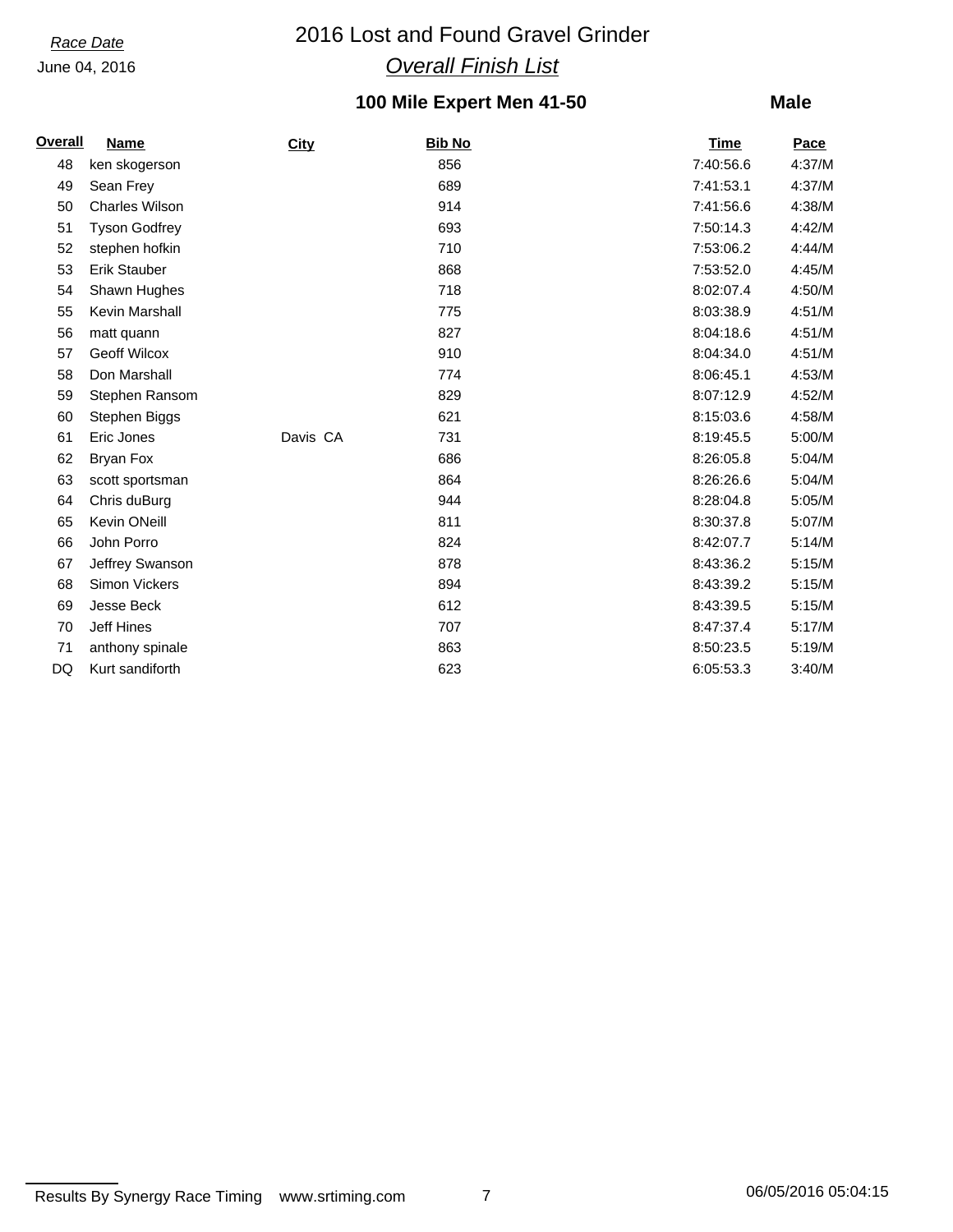# *Race Date* 2016 Lost and Found Gravel Grinder *Overall Finish List*

# **100 Mile Expert Men 51-60**

| <b>Overall</b> | <b>Name</b>            | City    | <b>Bib No</b> | Time      | <b>Pace</b> |
|----------------|------------------------|---------|---------------|-----------|-------------|
| 1              | Justin Eatinger        |         | 666           | 6:27:29.6 | 3:53/M      |
| 2              | paul whiting           |         | 908           | 6:37:18.6 | 3:58/M      |
| 3              | Chris DeMattei         |         | 656           | 6:43:58.2 | 4:03/M      |
| 4              | Erik Week              |         | 902           | 6:44:33.3 | 4:03/M      |
| 5              | <b>Larry Meltzer</b>   |         | 791           | 6:49:32.3 | 4:06/M      |
| 6              | Doug Weseman           |         | 905           | 6:51:15.0 | 4:07/M      |
| 7              | Adam Pressman          |         | 826           | 6:54:37.9 | 4:09/M      |
| 8              | Mike Warren            |         | 899           | 6:55:34.1 | 4:10/M      |
| 9              | Dan Sovereign          |         | 862           | 6:57:50.1 | 4:11/M      |
| 10             | Joseph Brubaker        |         | 630           | 7:02:06.1 | 4:13/M      |
| 11             | Keith Kenworthy        |         | 746           | 7:10:07.9 | 4:18/M      |
| 12             | Greg Edwards           |         | 931           | 7:11:08.1 | 4:19/M      |
| 13             | <b>Curtis Eastin</b>   |         | 665           | 7:14:04.7 | 4:21/M      |
| 14             | Van Sutton             |         | 876           | 7:15:27.4 | 4:21/M      |
| 15             | paul niedringhaus      |         | 947           | 7:24:23.4 | 4:27/M      |
| 16             | Britt von Thaden       |         | 897           | 7:25:18.5 | 4:28/M      |
| 17             | Marcelo Quiroz         |         | 828           | 7:27:06.0 | 4:29/M      |
| 18             | <b>Brad Williamson</b> |         | 912           | 7:28:20.4 | 4:29/M      |
| 19             | Creg Jackson           |         | 725           | 7:32:29.1 | 4:32/M      |
| 20             | Jeffrey Leenhouts      |         | 760           | 7:33:09.0 | 4:32/M      |
| 21             | Dave Montgomery        |         | 796           | 7:37:52.8 | 4:35/M      |
| 22             | Jon Pierce             |         | 823           | 7:39:47.4 | 4:36/M      |
| 23             | David Tricamo          |         | 888           | 7:39:56.0 | 4:36/M      |
| 24             | <b>Matt Harvey</b>     |         | 704           | 7:43:52.6 | 4:39/M      |
| 25             | Norm Brian Mart Laird  |         | 755           | 7:46:33.2 | 4:40/M      |
| 26             | Kurt Schmal            |         | 849           | 7:48:03.3 | 4:41/M      |
| 27             | Kenneth Strickland     |         | 874           | 7:48:13.2 | 4:42/M      |
| 28             | Wayne Brander          |         | 625           | 7:48:13.9 | 4:42/M      |
| 29             | michael haskins        |         | 705           | 7:50:41.2 | 4:43/M      |
| 30             | steve hoe              |         | 709           | 7:50:44.0 | 4:43/M      |
| 31             | <b>Bryan Case</b>      |         | 640           | 7:52:31.1 | 4:44/M      |
| 32             | roger burns            |         | 943           | 7:52:53.8 | 4:44/M      |
| 33             | <b>Tom Strause</b>     |         | 873           | 7:53:47.9 | 4:45/M      |
| 34             | Mark Mastoras          |         | 779           | 7:53:49.5 | 4:45/M      |
| 35             | Markham Connolly       |         | 646           | 7:55:46.7 | 4:46/M      |
| 36             | <b>Barney Wilson</b>   | Cool CA | 915           | 7:58:46.5 | 4:48/M      |
| 37             | <b>Rick Sutton</b>     |         | 877           | 8:00:56.8 | 4:49/M      |
| 38             | <b>Tim Sawyer</b>      |         | 844           | 8:02:03.6 | 4:50/M      |
| 39             | Raul deAnda            |         | 680           | 8:05:03.9 | 4:52/M      |
| 40             | Patrick Kerwin         |         | 747           | 8:10:53.3 | 4:55/M      |
| 41             | Detlef Adam            |         | 600           | 8:11:52.9 | 4:55/M      |
| 42             | Greg Foy               |         | 687           | 8:12:14.0 | 4:55/M      |
| 43             | john yanni             |         | 919           | 8:17:06.4 | 4:59/M      |
| 44             | Larry Goodman          |         | 695           | 8:32:26.5 | 5:08/M      |
| 45             | David Berkstresser     |         | 617           | 8:41:33.0 | 5:14/M      |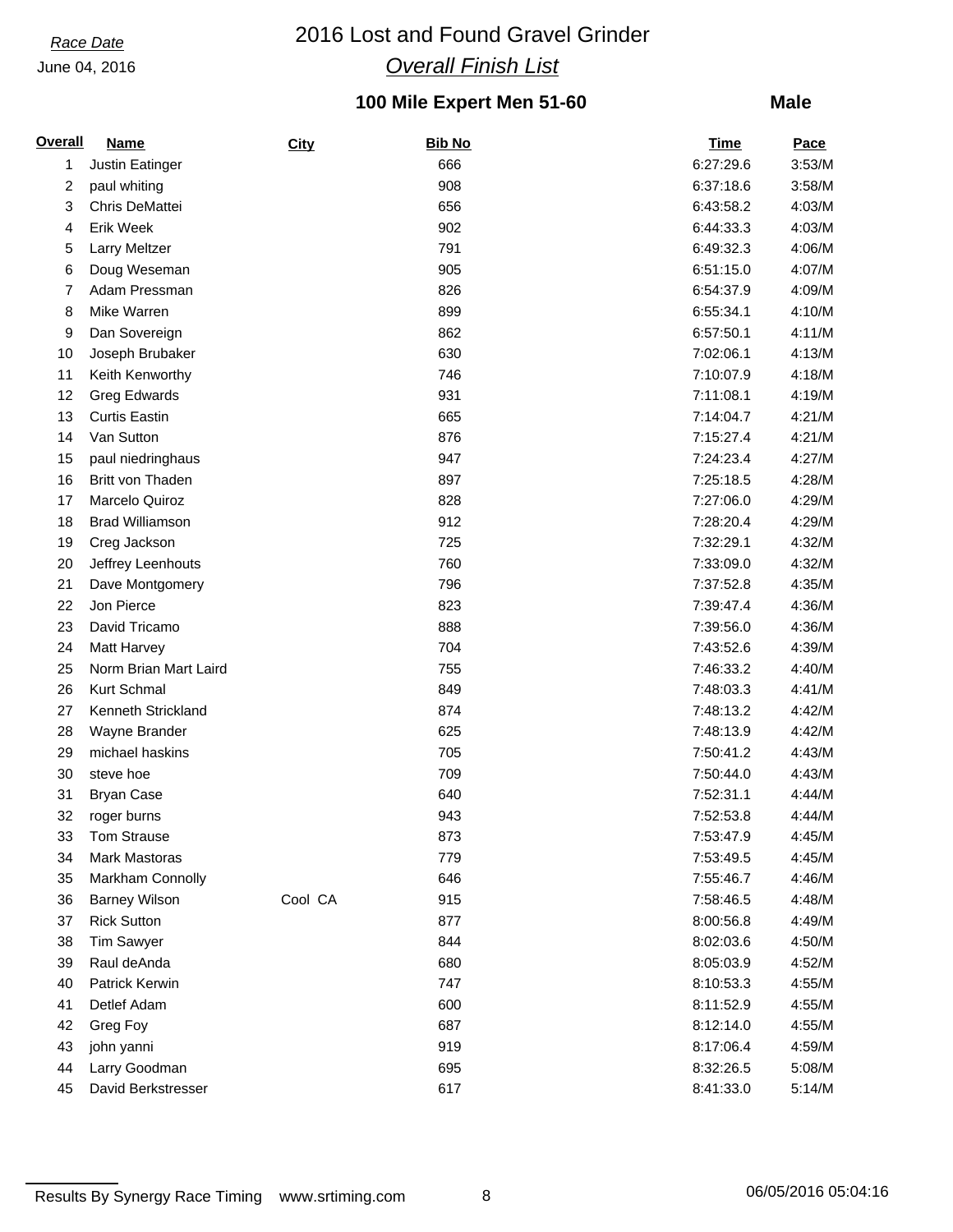# *Race Date* 2016 Lost and Found Gravel Grinder

*Overall Finish List*

### **100 Mile Expert Women 30 & Under Overall Name Bib No Time Pace Female City** 1 Kimberly Fong 684 7:12:50.7 4:20/M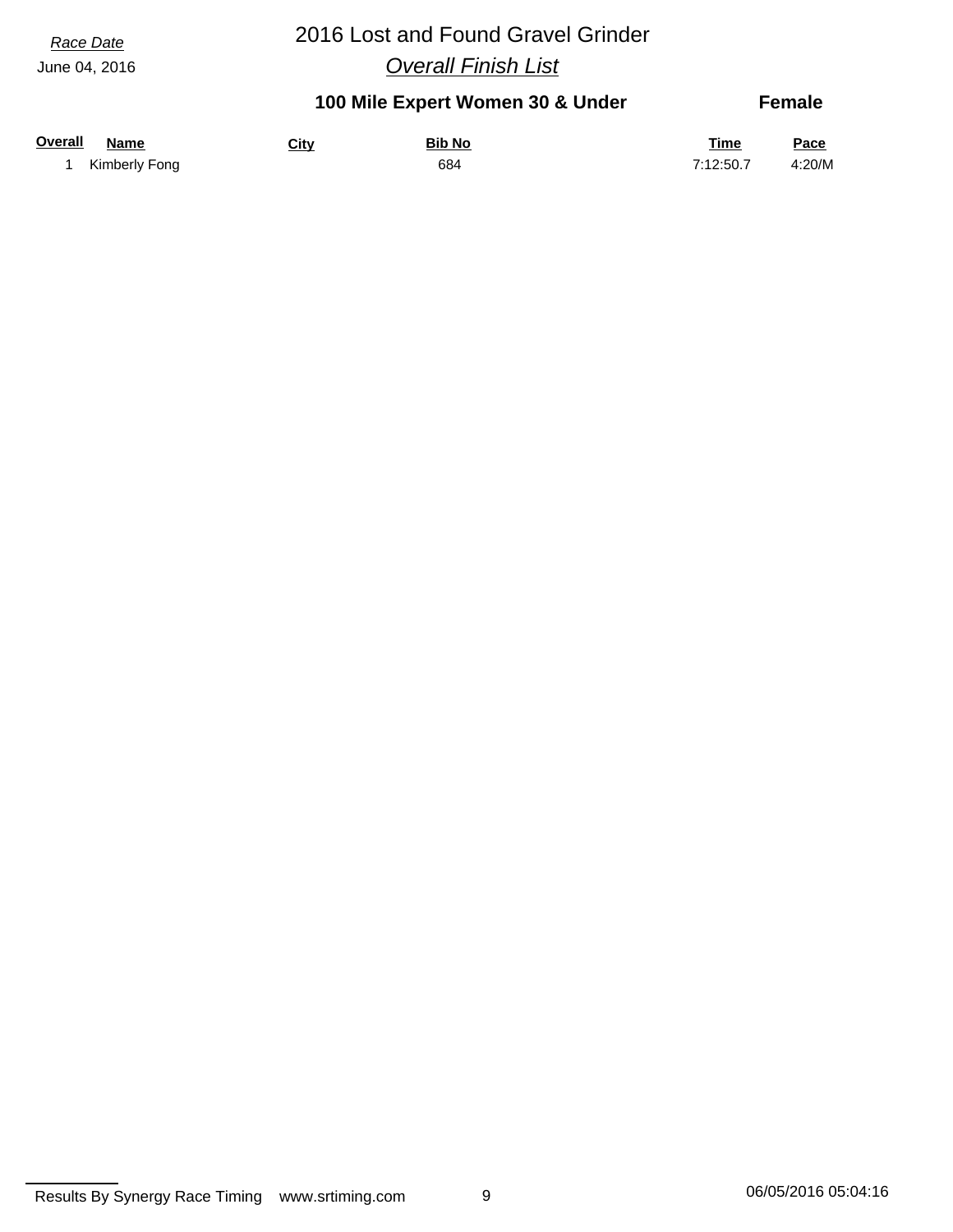# *Race Date* 2016 Lost and Found Gravel Grinder *Overall Finish List*

## **100 Mile Expert Women 31-40**

## **Female**

| Overall | <b>Name</b>              | City | <b>Bib No</b> | Time      | Pace   |
|---------|--------------------------|------|---------------|-----------|--------|
|         | <b>Brooke Danaher</b>    |      | 652           | 6:53:27.8 | 4:08/M |
| 2       | Amanda Schaper           |      | 847           | 7:00:41.9 | 4:13/M |
| 3       | Liz Whiteley             |      | 907           | 7:10:09.6 | 4:18/M |
| 4       | <b>Audrey Biehle</b>     |      | 620           | 7:17:26.8 | 4:23/M |
| 5.      | Wilhelmina Zuckerman     |      | 690           | 7:27:30.8 | 4:29/M |
| 6       | Jennifer Teerlink        |      | 881           | 8:03:13.6 | 4:51/M |
|         | <b>Rachel Chibidakis</b> |      | 644           | 8:13:38.6 | 4:57/M |
| 8       | Jami Horner              |      | 715           | 8:45:56.8 | 5:16/M |
| 9       | jennifer wilson          |      | 916           | 8:54:54.7 | 5:22/M |

Results By Synergy Race Timing www.srtiming.com 10 10 06/05/2016 05:04:17